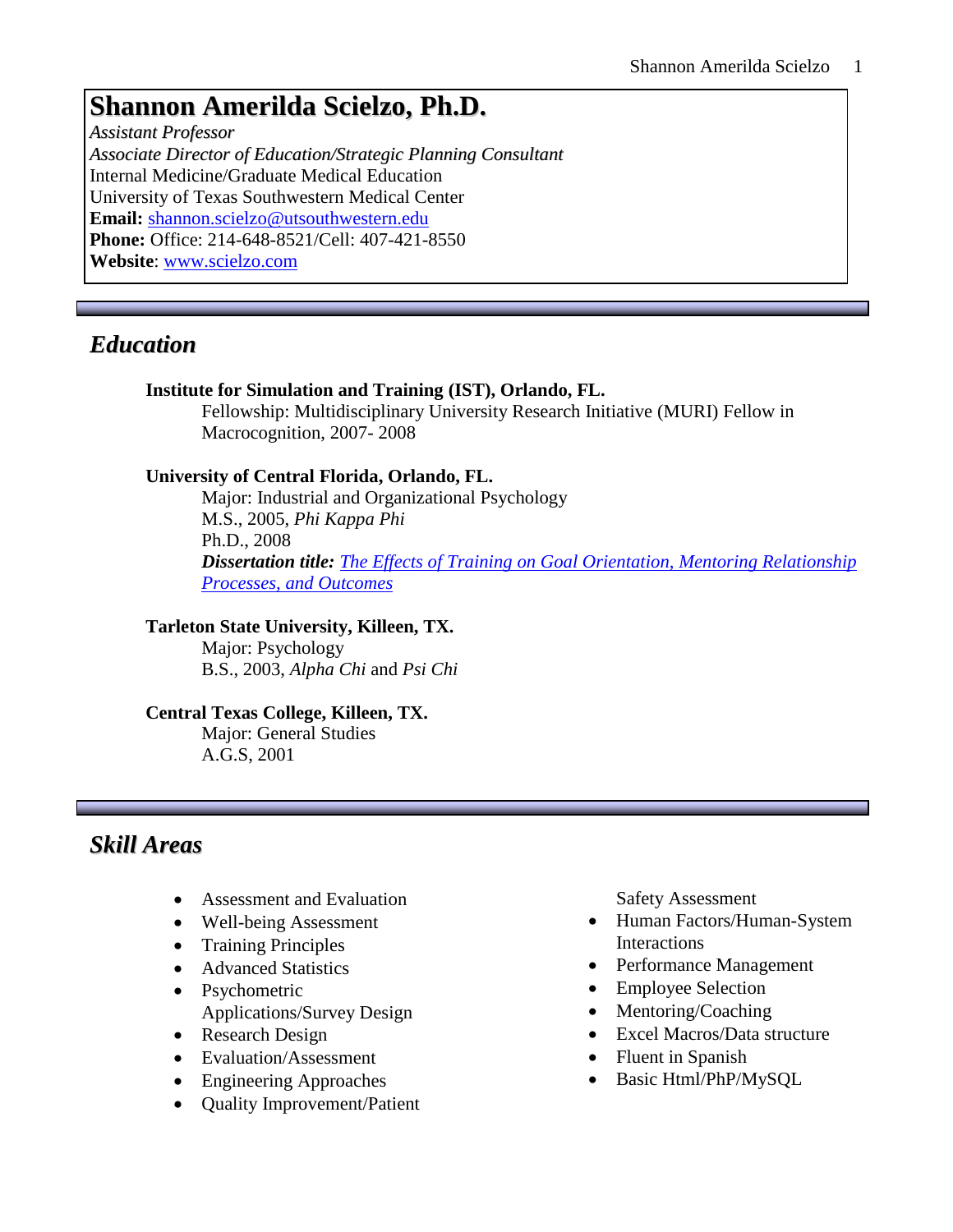# *Work Experience*

#### *May 2017 to Present.*

*Strategic Planning Consultant, Graduate Medical Education (GME), UT Southwestern.* In this role I am responsible for analyzing GME residency data and identifying best plans of action. I am working on numerous projects, including distributing resident well-being assessment and best-practices, identifying mechanisms to improve scholarly activity for residencies, and other projects to facilitate programs performing optimally.

Example teaching topics/presentations provided include:

*PDAC:*

- Understanding and Implementing a Well-Being Assessment Program
- Identifying Factors Inhibiting Resident and Faculty Scholarly Activity

## *PCAC:*

• Monitoring Well-Being and Creating a Positive Culture

### *February 2015 to Present.*

*Associate Director of Education and Assistant Professor, Department of Internal Medicine, UT Southwestern.* In this position, ultimately my overarching goal is to identify better assessment, evaluation, and training tools for residents. I have worked on a large number of projects – from better understanding resident well-being, to developing more user-friendly performance assessments, to identifying areas of deficiency, to facilitating identifying ways to improve residency processes to bring the program to the next level of 'awesomeness'.

Example teaching topics provided include:

*Behavioral Medicine Conferences:* 

- Conflict management
- Team skills training
- Seeking and giving feedback
- Managing well-being

#### *Intern Orientation:*

• Reframing perceptions

#### *STARS Faculty/Fellow Conference:*

• Designing evaluations and assessment

#### *Mentoring of Residents and Faculty:*

 Work with residents and faculty on a regular basis to provide design/statistical/survey design suggestions/training for projects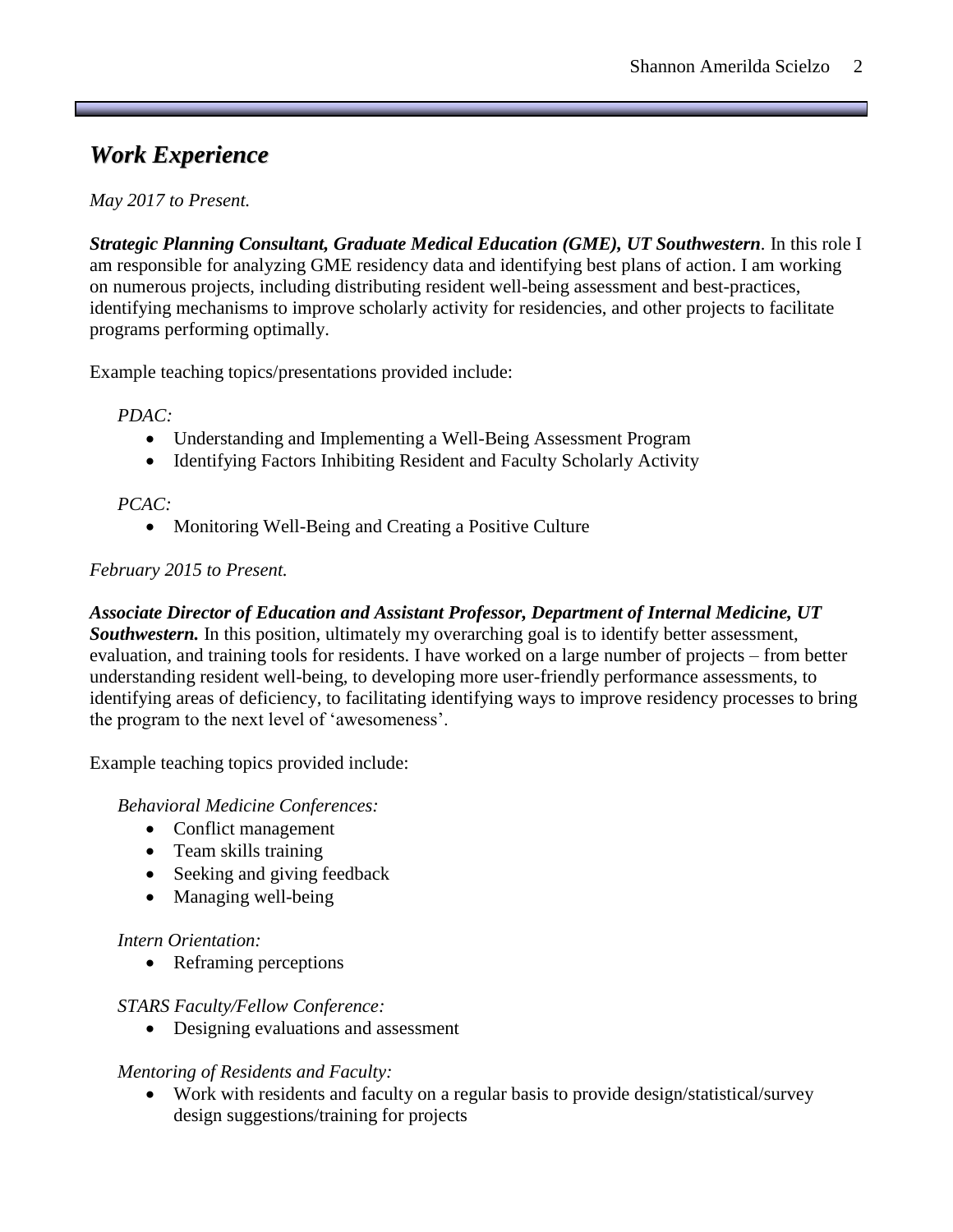- Work with faculty to interpret teaching evaluations and provide suggestions to improve performance
- Meet with residents that are showing signs of burnout/well-being struggles and identify strategies (e.g., executive coaching type strategies, identifying psychological resources, etc.) to help them develop resilience (and identify areas to remediate with interacting faculty or rotations, etc.)

#### *Fall 2008 to May 2015*

*Director of the Training, Measurement, and Technology Lab and Assistant Professor, University of Texas at Arlington (UTA)*. In this capacity, I mentored a very large number of students, worked extensively developing the Industrial and Organizational Psychology program, overseen hundreds of applied data-analytic projects, taught 11 new preparation courses, most of which were graduate level, and have had consistently high teaching evaluations. I also graduated two doctoral students, over 30 MS students, and over 50 undergraduates. Here is a list of the classes that I have taught at UTA.

#### *Classes:*

- *Undergraduate*
	- *Introduction to Psychology*
	- *Business Psychology*
	- *Psychology of Testing*
	- *Research Design and Statistics 1*
- *Graduate*
	- *Psychometric Theory*
	- *Basic Applied Organizational Research Design*
	- *Performance Management Systems*
	- *Advanced Applied Organizational Research Methods*
	- *Industrial and Organizational Psychology Internship*
	- *Applied Research Design*
	- *Employee Selection*

*Summer 2007 to Summer 2008*

### *Fellowship: MURI Graduate Research, Institute for Simulation and Training.*

Funded by a grant from the Office of Naval Research, this research was interested in uncovering a better understanding of 'Macrocognition'. As a multidisciplinary university research initiative (MURI) Graduate Research Fellow, I had the opportunity to work with several prominent researchers (e.g., Eduardo Salas, Shawn Burke, Steve Fiore, Kimberly Smith-Jentsch, Florian Jentsch, Nancy Cooke) and learn from their expertise. I worked on a wide variety of tasks, including helping code for several meta-analyses, writing for several manuscripts/technical reports, and helped in all stages of development and validation of simulations to assess macrocognition.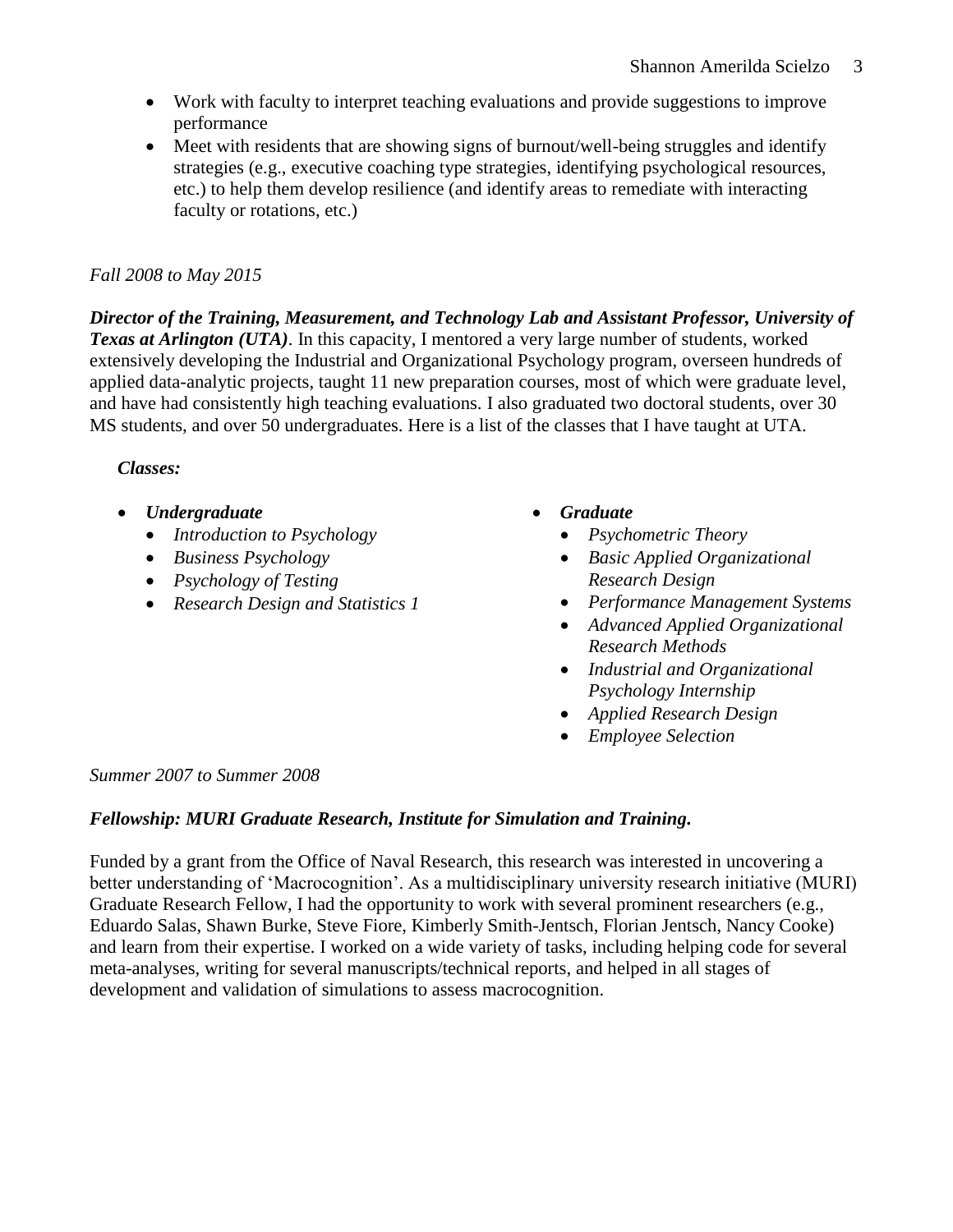#### *Fall 2003 to Summer 2008*

#### *Graduate Research Assistant, Team-Training and Workforce Development Lab/Institute for Simulation and Training.*

Under the supervision of Dr. Kimberly A. Smith-Jentsch, I had the opportunity to work on numerous projects and to obtain a wide range of experiences. I developed numerous types of simulation assessments and training modules, oversaw data collection and validation efforts, and supervised a large number of peers and junior students. I also oversaw the UCF online mentoring program and oversaw the transition the communication medium of the program from face-to-face program to online. I have also helped with various studies that we have conducted with Workforce Central Florida (WCF). For example, I worked extensively with the development and validation of a simulation program to train soft skills for WCF participants, helped with the implementation of an online mentoring program at WCF, and trained and recruited student volunteers. Furthermore, I helped with the development and implementation of an online performance management system for the UCF Police Department, and was also in charge of conducting extensive statistical analyses to validate our processes.

#### *Fall 2006 to Summer 2007*

*Valencia Community College.* I taught four classes at Valencia Community College, including 3 General Psychology classes and one Business (I/O) Psychology class.

- *Business Psychology*. Fall, 2007 (*1 class*).
- *General Psychology*. Spring, 2008 (*2 classes*) and Summer, 2008 (*1 class*)

#### *Fall 2003*

#### *Research Assistant, A & L Associates for Universal Studios City Walk.*

Under the supervision of a sub-contractor, I helped with overseeing a team of researchers at Universal Studios City Walk surveying guests exiting the City Walk area. Furthermore, I oversaw data analysis and was responsible for presenting the results to the sponsors.

## *Some Example Applied Projects Conducted*

#### *UTSW:*

- *Faculty Feedback*. Developed standardized reports to facilitate providing faculty feedback regarding their resident teaching evaluations. Required development of macros and advanced Excel and statistical skills. Moreover, have to careful clean data and restructure.
- *Resident Training Components.* Extracted data from resident scheduling software and mapped residents across the course of their residency training. Then, mapped specific rotations to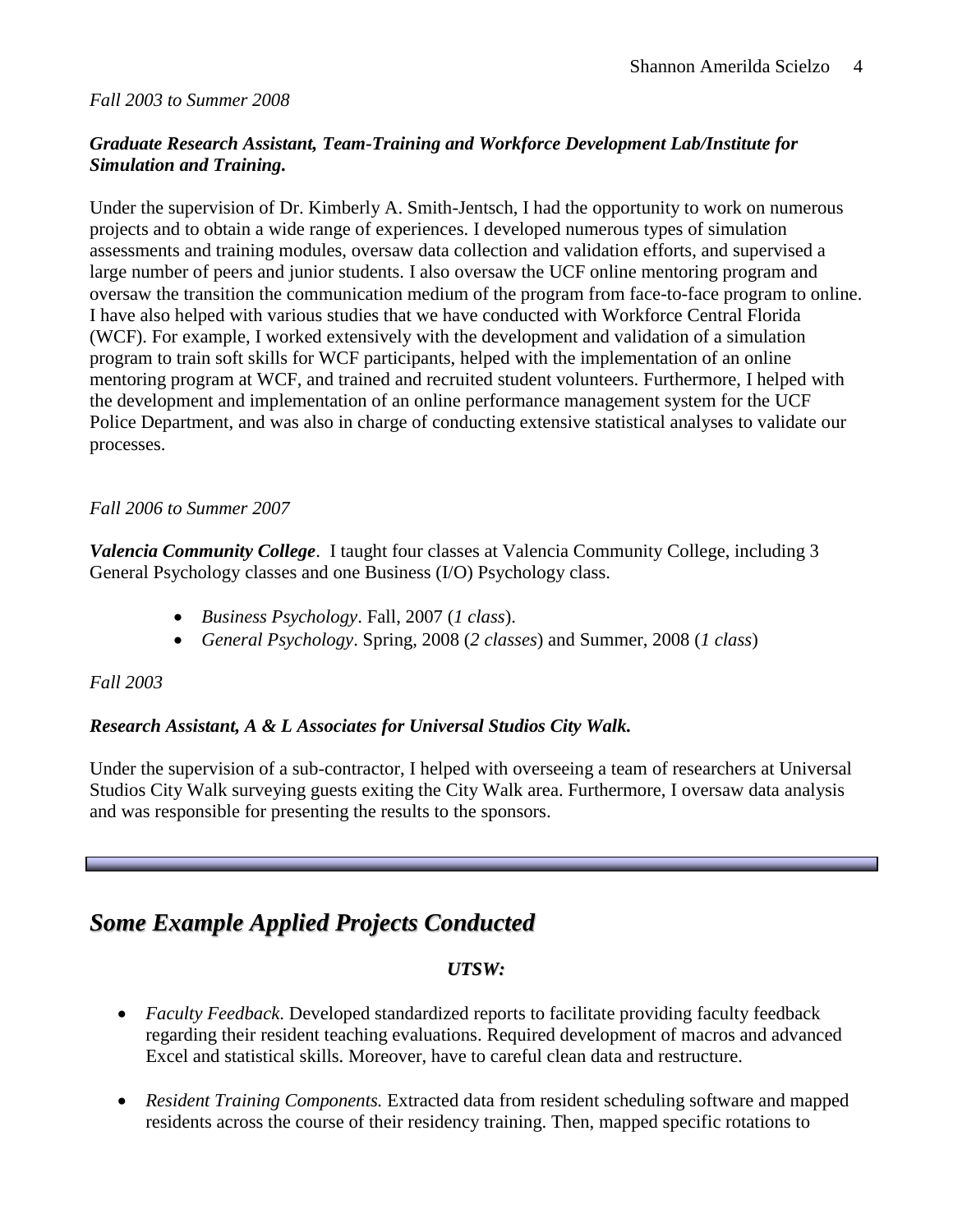ACGME requirements to identify individuals who were not within compliance (or were generally deficient in particular areas). This identified that our residents in general are receiving too much critical care – and in turn we have developed plans to remediate this. The extraction and mapping will be repeated annually.

- *Recruitment and Selection Efforts.* Analyzed Match data and examined extensive characteristics of our matched applicants relative to non-matched, those interviewed vs those not, etc. to better inform future processes.
- *Psychometrics of Evaluations.* Updated numerous evaluations to have better psychometric qualities and provide higher quality data. Required psychometrically analyzing a large number of assessments, and these assessments will continue to require constant monitoring and updating. One example is our patient assessments of residents - which required analyzing all available patient assessments to which I had access, plus examining results of a large number of published studies with these assessments. Moreover, I analyzed Press Gainey faculty assessments –and found a common issue: Items are not differentiated. This in turn drove us to facilitate the assessment (a shorter form with some key questions to provide face-validity, and a very short one item question for quick or difficult (language barrier) assessments. I also created protocols and trained several coordinators to conduct these assessments.
- *Well-Being Assessment*. Created multi-source well-being assessments to facilitate a well-being culture and identify concerns. In part funded by the grants obtained, this has been an extensive program to implement. A great deal of literature review and construct identification was initially conducted, with various phases of psychometric piloting and continual validation implemented. Moreover, I continue to oversee the program in IM and triage residents with low scores (and provide recommendation to remediate program-level issues). Furthermore, I continue to train and serve as a point-of-contact for PDs and coordinators whom have adopted our assessments.
- *Program Performance Dashboards.* Helped with creation of program performance dashboards, and will continue with further refinement and validation. Developed macros to pull data from various sources, and analyzed levels of variation across program. Currently working on analyzing relations of indicators – such as program citations, resident and faculty ACGME reports, WebAds, and other such data.
- *Resident Interview Approach.* Developed standardized resident interview protocols, interview questions, and scoring sheets to improve the rater reliability and validity of faculty interview inferences.
- *Resident and Faculty Construct Mapping.* Conducted extensive job analyses of resident and faculty positions, and created performance ontologies. The resident performance assessments are based on this constructing mapping, whereas hopefully our future faculty assessments will also.
- *Predictive Analytics and Strategic Management.* Continually monitor and evaluate data from multiple sources – and map data across sources when possible to understand interacting factors (such as keeping track of ITE scores, performance assessments, and how these issue relate to passing of board exams). Requires formatting, using sophisticated matching formulas, and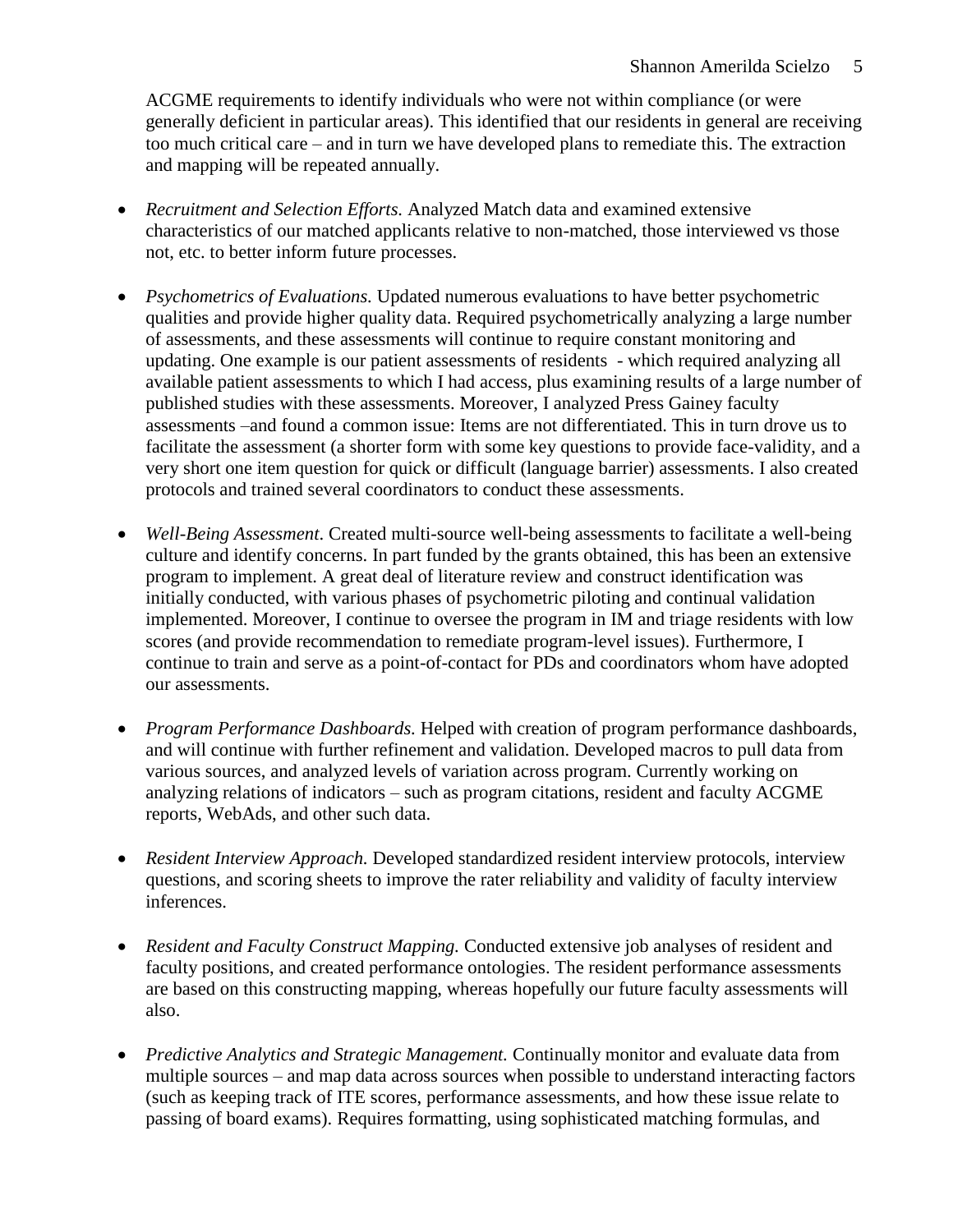running extensive statistical analyses. These results facilitate strategic planning and predicting potential concerns.

### *UTA/Prior:*

- *Office of the Provost*. Led the evaluation team to validate (and develop) a psychometrically sound faculty assessment instrument (meeting the requirements of SAKS, and other reporting agencies). Also worked with Faculty senate and helped gain buy-in for implementation.
- *SA Technologies.* Analyzed data for numerous high-risk military intelligence related projects involving extremely complicated research designs and a large number of confounds. Very extensive high-level statistics were conducted, and very detailed tech reports provided.
- *City of Dallas.* Was part of a team that collected the data for employees of the City of Dallas. We had thousands of employees working in hundreds of teams – and numerous inferences had to be made that necessitated some very complicated analytic approaches. The results of this project impacted many important changes in the business processes for the city.
- *Department of Defense*. I was a Co-PI, as the data analytic expert/psychometrician, on a large scale project in which we had to develop and validate a measurement tool. We collected thousands of points of data on nearly 1000 different items – and had to thoroughly understand the behavior of each of our validation items. We also had to modify a simulation shell, and create an appropriate medium for assessing the constructs of interest. A large number of formal technical reports were developed for this project, and several assessments were developed to facilitate their manpower analysis for team members working in distributed teams.
- *Workforce Central Florida*. Helped develop and implement an online mentoring program to pair welfare-to-work trainees with community business partner mentors. Conducted SME analyses, developed assessment tools, worked with developers, and oversaw pairing and mentoring sessions. Also helped to develop and validate a simulation to train interpersonal and soft skills needed to remediate deficiencies of welfare-to-work participants. This involved developing and piloting various iterations of scripts, casting actors and overseeing filming, working with programmers to develop AI and needed functions, and later administration and validation of response data.
- *Universal Studios City Walk*. Managed a large team of marketing surveyors that worked with Universal Studios City Walk customers. I analyzed thousands of customer responses and presented numerous reports to Universal Studios regarding the satisfaction of their customers with various components of the City Walk experience. I also made financial predictions (ROI) and helped drive many of the decisions that were made. For example, processes at certain night clubs were substantially changed, and the night street entertainment skits were completely revamped.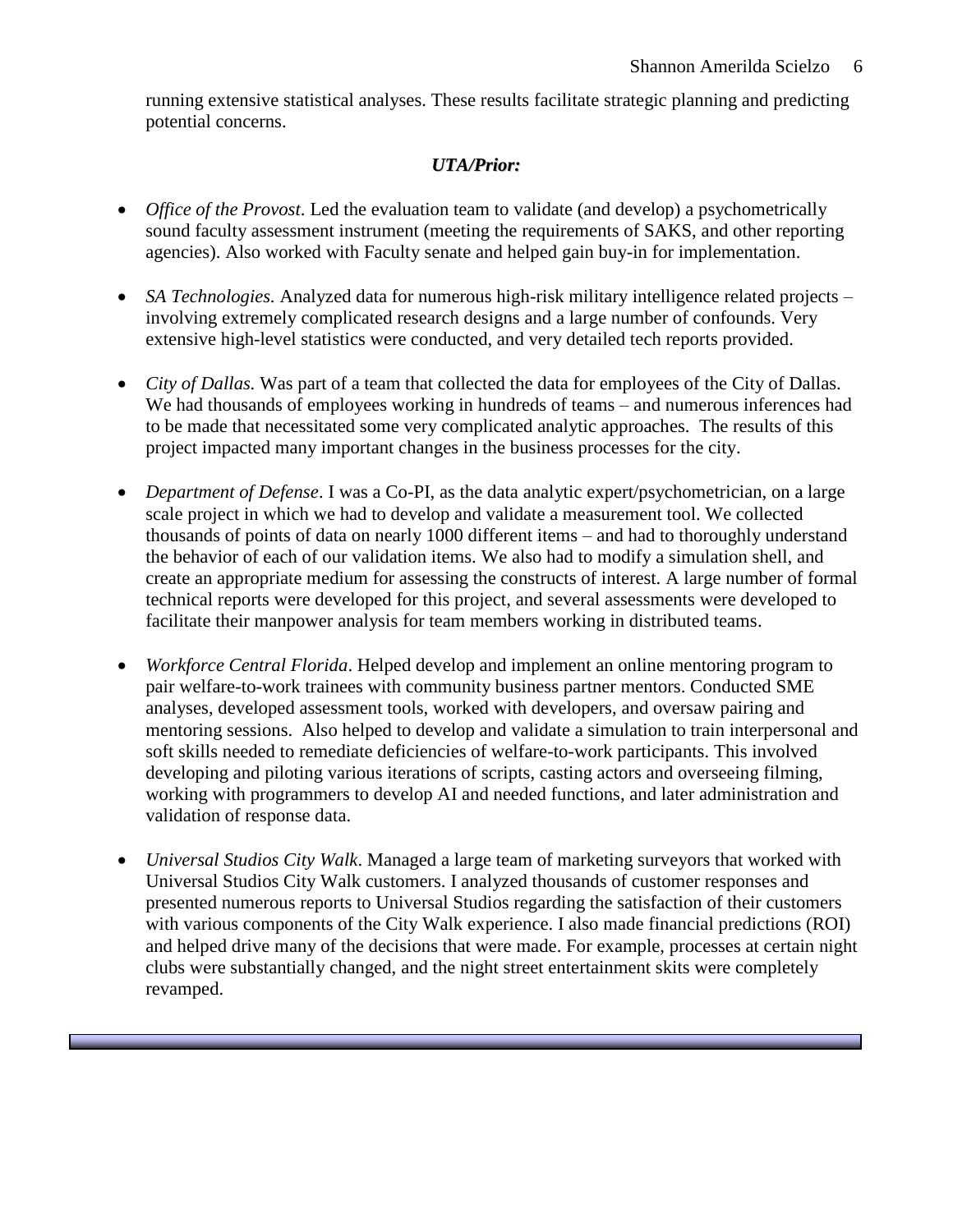# *Other Recent Unique Training Experiences and Certifications*

#### *Well-Being Related*

- *Suicide Prevention Online Training: A Strategic Planning Approach to Suicide Prevention* Certificate (SPRCTI, 2016)
- *Counseling on Access to Lethal Means* Certificate (CALM) (SPRCTI, 2016)
- *Choosing and Implementing a Suicide Prevention Gatekeeper* Certificate (SPRCTI, 2016)

#### *Patient Services Related*

- *Improving Care of Patients with Intellectual and or Developmental Disabilities* Certificate (IDD) (2016
- Have undergone almost all mandatory compliance training that residents undergo to have needed access at hospitals (resulting in countless certificates of completion)

#### *Residency Administration*

- Completed the *"Integrating Coaching into your Residency Program" Course at the Alliance for Program Directors of Internal Medicine* (APDIM, 2015)
- Have attended a very large number of workshops, presentations, and poster sessions at various conferences, including: APDIM, AAIM, ACGME (generally attending annually).

#### *Grand Rounds/Resident Conferences/Rounding*

 Have attended a large number of resident conferences and Grand Rounds in addition to joining rounding teams and shadowing in the clinics. This passive learning has proven to be very powerful - It has greatly facilitated my ability to help residents and faculty with projects (and to develop better assessment tools).

## *Published Manuscripts, Abstracts, Tech Reports, and Presentations*

### *UTSW:*

- **Scielzo, S. A.,** Weigle, D. C., & Kazi, S. (Forthcoming, April, 2018). Resident Fuel Levels: Reframing, Assessing, and Addressing Well-Being. *Journal of Graduate Medical Education*.
- **Scielzo, S. A.,** & Weigle, D. (2018, February). *Perceptions of well-being across sources: Towards a better understanding.* Oral presentation at the Innovations in Medical Education annual conference.
- Bajaj, P., Verghese, S. Padilla, P., **Scielzo, S.A.,** Sunleaf, A., Philip, S., Haridas, J., Wang, C., Kannan, V., Lewis, J., Bhat, D., Mutz, J., Willet, D., Fish, J., & Karp, D. (2017, November). *Practice improvement utilizing Six Sigma and health informatics in an academic setting*. Poster presented at the American College of Rheumatology.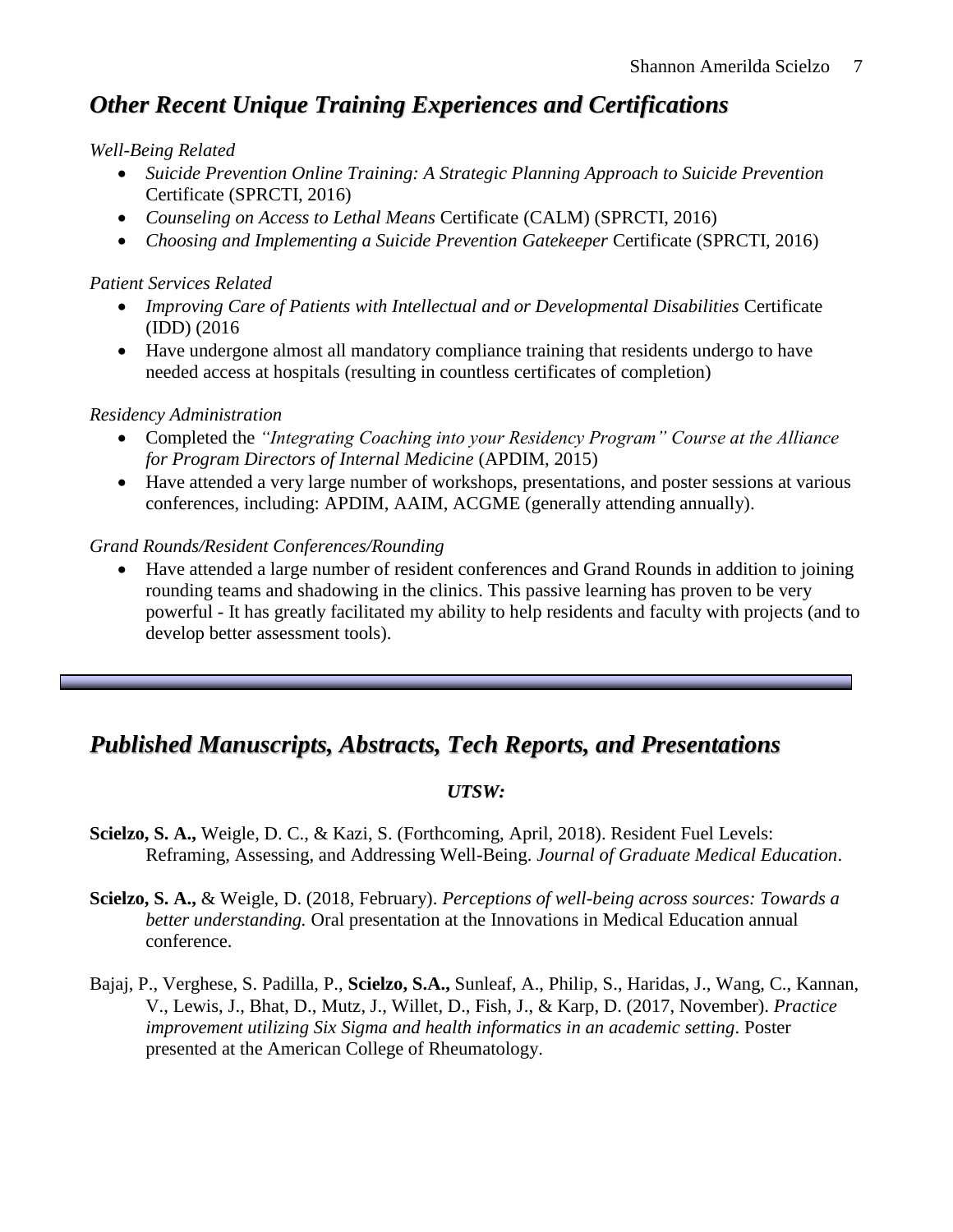- **Scielzo, S. A.** & Ryder, H. (2017, October). *Is it all about the form?: Comparison of norm- & criterion-referenced evaluations – do the ACGME mandated milestones improve faculty interrater reliability?* Poster presented at the Alliance for Academic Internal Medicine.
- **Scielzo, S. A.** (2017, October). *Innovation Grants Seminar: Resident Well-Being Assessment*. Symposium presented at the Alliance for Academic Internal Medicine.
- **Scielzo, S. A.**, Yek, C., Sharky, R., Weigle, D., & Kazi, S. (2017, October). *Do you see what I feel? Accuracy of Assessment of Resident Well-Being.* Poster presented at the Alliance for Academic Internal Medicine.
- **Scielzo, S. A.** (2017, October). *Innovation Grants Seminar: Resident Well-Being Assessment*. Symposium presented at the Alliance for Academic Internal Medicine.
- Haque, T. S. M., Al-Ameen, M. N., **Scielzo, S. A.**, & Wright, M. (2017). Learning system assigned passwords (up to 56 bits) in a single session with the methods of cognitive psychology. USEC, 1-10.
- **Scielzo, S. A.**, Ramirez, N., Carvour, M., Vijapura, P., Kazi, S., Weigle, D. C. (2017, March). Transforming culture – Creating a well-being friendly residency. Poster presented at the Alliance for Academic Internal Medicine.
- Solow, E. B., **Scielzo, S. A.,** Kazi, S. (2017). Update in Rheumatology: Evidence published in 2016. Annals of Internal Medicine, 166(7), w44-w47.
- Al-Ameen, M. N., Fatema, K., Marne, S., Ahmed, S. Sovantharith, S., Wright, M. & **Scielzo, S. A.**  (2016). Towards the memorability of system-assigned random passwords. SOUPS Proceedings.
- Covin, Y. N., **Scielzo, S. A.**, Kirk, L., & Barker, B. R. (2016, May). Checking in on check-out: Perceptions and expectations of residents during the continuity clinic check-out process. Poster presented at the 1<sup>st</sup> Annual Donald W. Seldin, M.D. Research Symposium.
- Covin, Y. N., **Scielzo, S. A.**, Kirk, L., & Barker, B. R. (2016, May). Checking In on Check-Out: Perceptions and Expectations of Residents during the Continuity Clinic Check-Out Process. Poster presented at the 39<sup>th</sup> Annual Society of General Internal Medicine. Abstract published in *Journal of General Internal Medicine* (Vol. 31, pp. S157-S157).
- Al-Ameen, M. N., Fatema, K., Wright, M. & **Scielzo, S. A.** (2015). The impact of cues and user interaction on the memorability of system-assigned recognition-based graphical passwords. SOUPS, 185-196.
- **Scielzo, S. A.**, Kazi, S., & Johnson, D. (2015). Psychometric properties of the ACGME Internal Medicine milestones: Examining the dynamic nature of performance evaluation. *Research Gate*, DOI: 10.13140/RG.2.2.11420.59527
- **Scielzo, S. A.**, Stone, L., & Kazi, S. (2015). Update in Rheumatology: Evidence published in 2015. Annals of Internal Medicine, 164(9), w61-w64.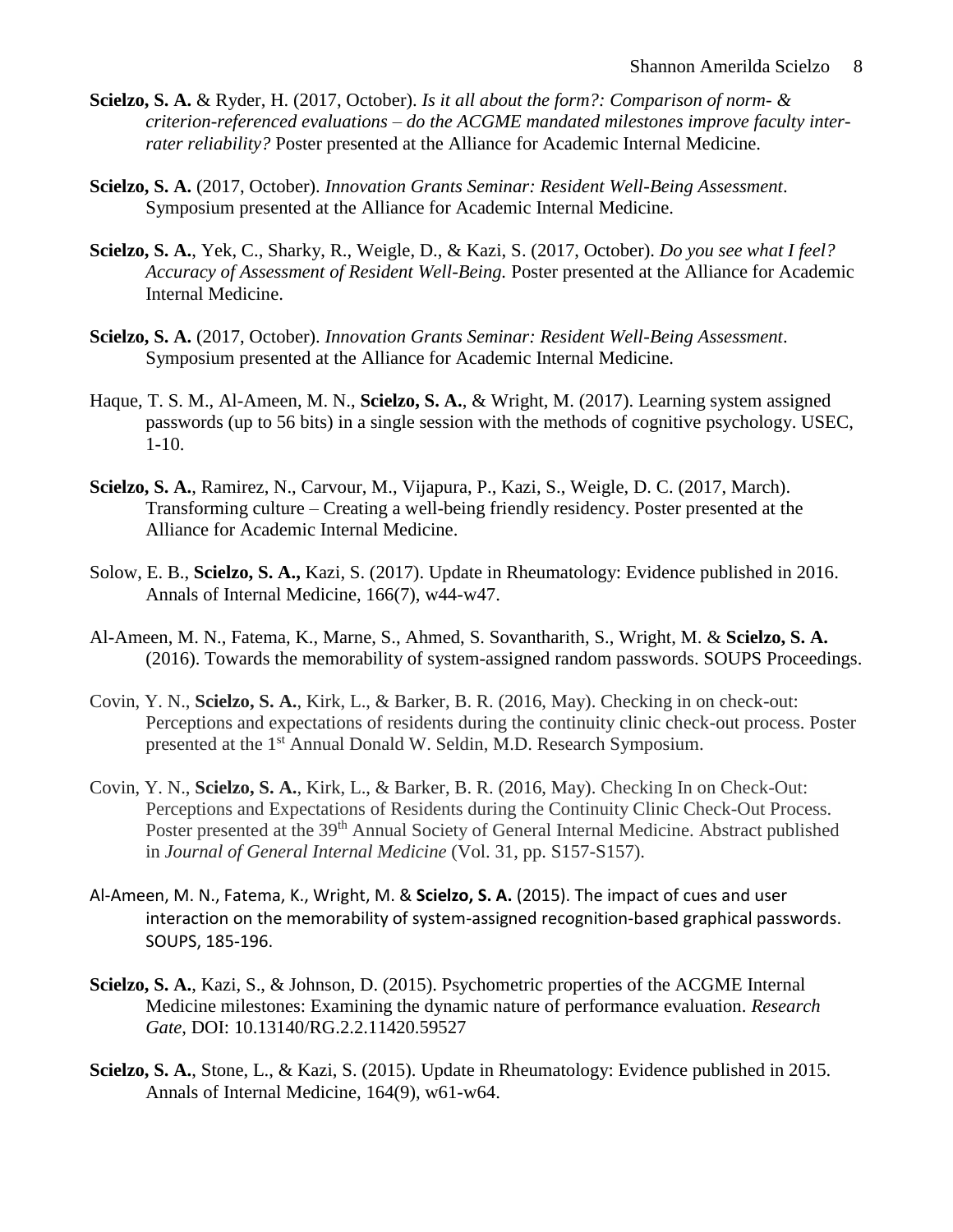- Iyer-Eimerbrink, P. A., **Scielzo, S. A.,** & Jensen, Campbell. (2015). The Impact of Social and Relational Victimization on Depression, Anxiety, and Loneliness: A Meta-Analytic Review. Journal of Bullying and Social Aggression, 1(*1*).
- Al-Ameen, M. N., Wright, M. & **Scielzo, S. A.** (2015), Towards making random passwords memorable: Leveraging users' cognitive ability through multiple cues. *33rd Annual ACM on Human Factors in Computing*; 2315-2324.
- **Scielzo, S. A.** & Kazi, S. (2015, October). The ratings are in but which raters are accurate?: Advanced psychometric reliability assessment from A to Z. Workshop given at the Academic Alliance for Internal Medicine (AAIM) conference.
- Al-Ameen, M. N., Wright, M. & **Scielzo, S. A.** (2015). Leveraging real-life facts to make random passwords more memorable. *Research in Computer Security*, 438-455.
- Barker, B. R., **Scielzo, S. A**., Moran, B., & Wagner, J. (2015, April). Bring it back to the bedside: Tablet computers increase team-patient interactions. Poster presented at the 38<sup>th</sup> Annual Meeting of the Society of General Internal Medicine.
- **Scielzo, S. A.**, Kazi, S., & Johnson, D. (2015). Resident self-evaluations: Toward a better understanding of utility and best practices. *Research Gate*, DOI: 10.13140/RG.2.2.18131.48163
- **Scielzo, S. A.** (2015). Going for the Gold on the Ice? Psychometric Evaluation of the Judging System. *Research Gate*, DOI: 10.13140/RG.2.2.16453.76004
- McCloskey, J. & **Scielzo, S.A.** (2015). Finally!: The development and validation of the academic procrastination scale. *Research Gate*. DOI: 10.13140/RG.2.2.23164.64640

#### *UTA:*

- Haque, T., Wright, M., & **Scielzo, S. A.** (2014). Applying psychometrics to measure user comfort when constructing a strong password. Paper presented at: *Symposium on Usability in Privacy and Security* (SOUPS); July 2014.
- Haque, T., Wright, M. & **Scielzo, S. A.** (2014). Hierarchy of user's web passwords: Perceptions, practices, and susceptibilities. *International Journal of Human-Computer Studies, 72*(12), 860- 874.
- Dickson, J., Kirkpatrick, K., Kendall, D. Longabaugh, J., Patel, A. & **Scielzo, S. A.** (2014). Untangling Protégé Self-Reports of Mentoring Functions: Further Meta-Analytic Understanding. *Journal of Career Development, 41*(4), 263-281.
- Scielzo, S., **Scielzo, S. A.**, Riley, J., & Davis, F., (2013). *Subjective multidimensional workload index for distributed teams: Development program for the Team Subjective Assessment of Workload (T-SAW), Phase II*. Phase II, Year 1 Final Report (August 2013), prepared for the United States Army Research Laboratory under contract # W911QX-12-C-0040.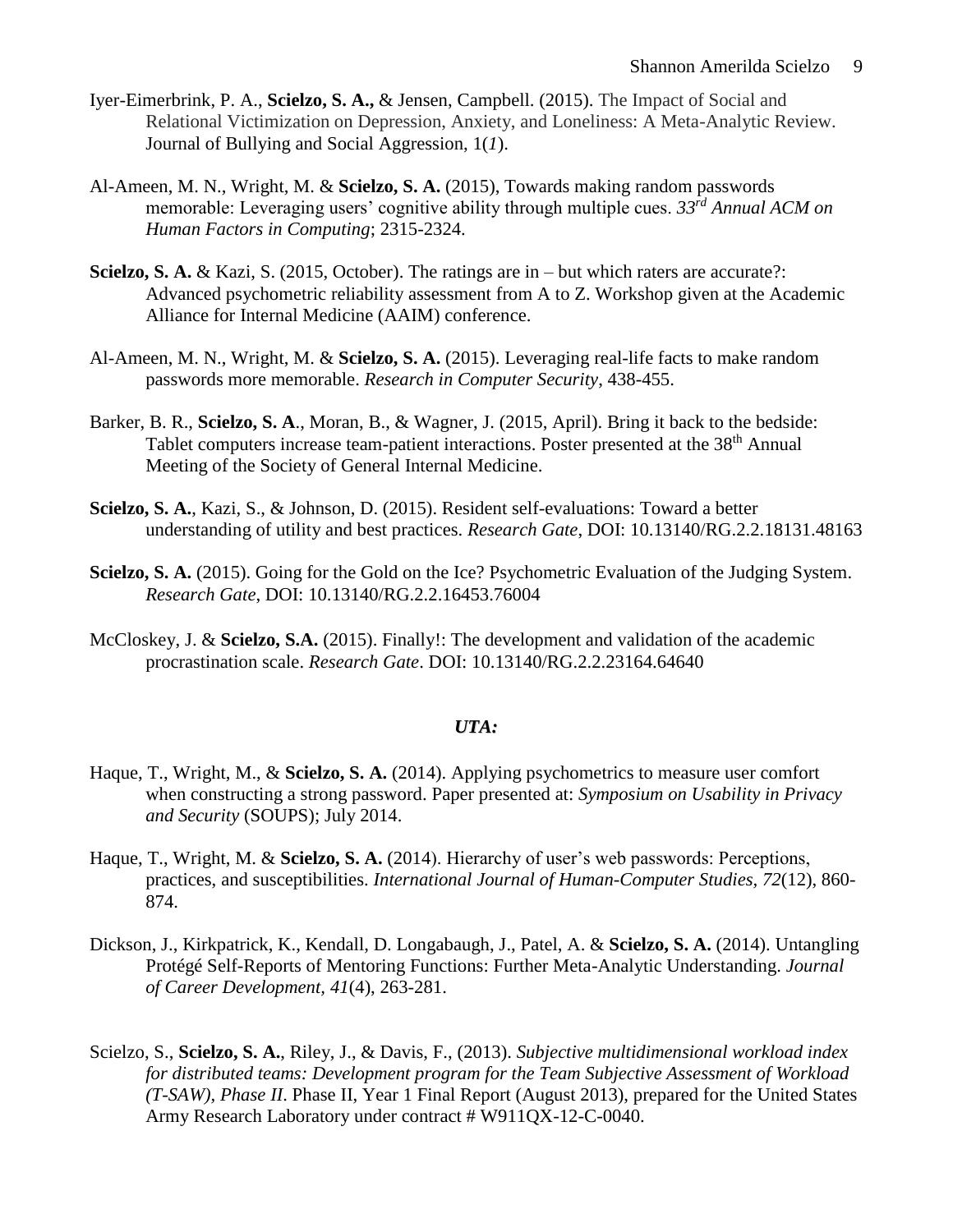- Haque, T. S. M., Wright, M., & **Scielzo, S. A.** (2013). Passwords and Interfaces: Towards Creating Stronger Passwords by Using Mobile Phone. *Proceedings of the Third ACM workshop on Security and privacy in smartphones & mobile devices*, 105-110.
- Haque, T. S. M., Wright, M., & **Scielzo, S. A.** (2013, February). A study of user password strategy for multiple accounts. *CODASPY: Proceedings of the third ACM conference on Data and application security and privacy*, 173-176.
- **Scielzo, S. A.** (2013, April). Is there an eHarmony for Mentorship? Lessons Learned From Mentor-Mentee Matching. Panel discussion presented at the  $28<sup>th</sup>$  annual Society of Industrial and Organizational Psychology Annual Conference, Houston, TX.
- Scielzo, S., **Scielzo, S. A.**, Riley, J., & Davis, F, (2013). *Subjective multidimensional workload index for distributed teams: Development program for the Team Subjective Assessment of Workload (T-SAW).* Phase II, Year *2* Kick-Off Brief, United States Army Research Laboratory (contract # W911QX-12-C-0040). Aberdeen Proving Grounds, MD.
- Scielzo, S., **Scielzo, S. A.**, Riley, J., & Davis, F, (2013). *Subjective multidimensional workload index for distributed teams: Development program for the Team Subjective Assessment of Workload (T-SAW).* Brief provided to the United States Military Academy. West Point, NY.
- Hamby, T., Neeper, M. A., Dickson, J. & **Scielzo, S. A.** (2013, April). *Striving towards debunking alpha myths: A mixed mega-meta analytic investigation.* Poster presented at the Southwestern Psychological Association Annual Conference.
- Scielzo, S., **Scielzo, S. A.**, Riley, J., & Davis, F, (2013). *Subjective multidimensional workload index for distributed teams: Development program for the Team Subjective Assessment of Workload (T-SAW), Phase II*. Quarterly Report (June 2013), prepared for the United States Army Research Laboratory under contract # W911QX-12-C-0040.
- Scielzo, S., **Scielzo, S. A.**, Riley, J., Davis, F, & Endsley, M. (2013). *Subjective multidimensional workload index for distributed teams: Development program for the Team Subjective Assessment of Workload (T-SAW), Phase II*. Quarterly Report (March 2013), prepared for the United States Army Research Laboratory under contract # W911QX-12-C-0040.
- **Scielzo, S. A.,** Dickson, J., Diamond, S., & Kenworthy, J. (2012). Initial mentor attraction: Interactions of individual and mentor demographic characteristics. *Journal of Business Diversity, 12(3), 11-21.*
- **Scielzo, S. A.,** Neeper, M., & Smith-Jentsch, K. A. (2012). Preparatory training, states of goal orientation, and mentoring relationship effectiveness. *National Academic Advising Journal (NACADA), 32*(2), 44-55.
- Fullick, J., Smith-Jentsch, K. A., Yarbrough, C. S., & **Scielzo, S. A.** (2012). *Mentor and Protégé Goal Orientations as Predictors of Newcomer Stress. Journal of the Scholarship of Teaching and Learning (JoSoTL), 12*(1), 59-73.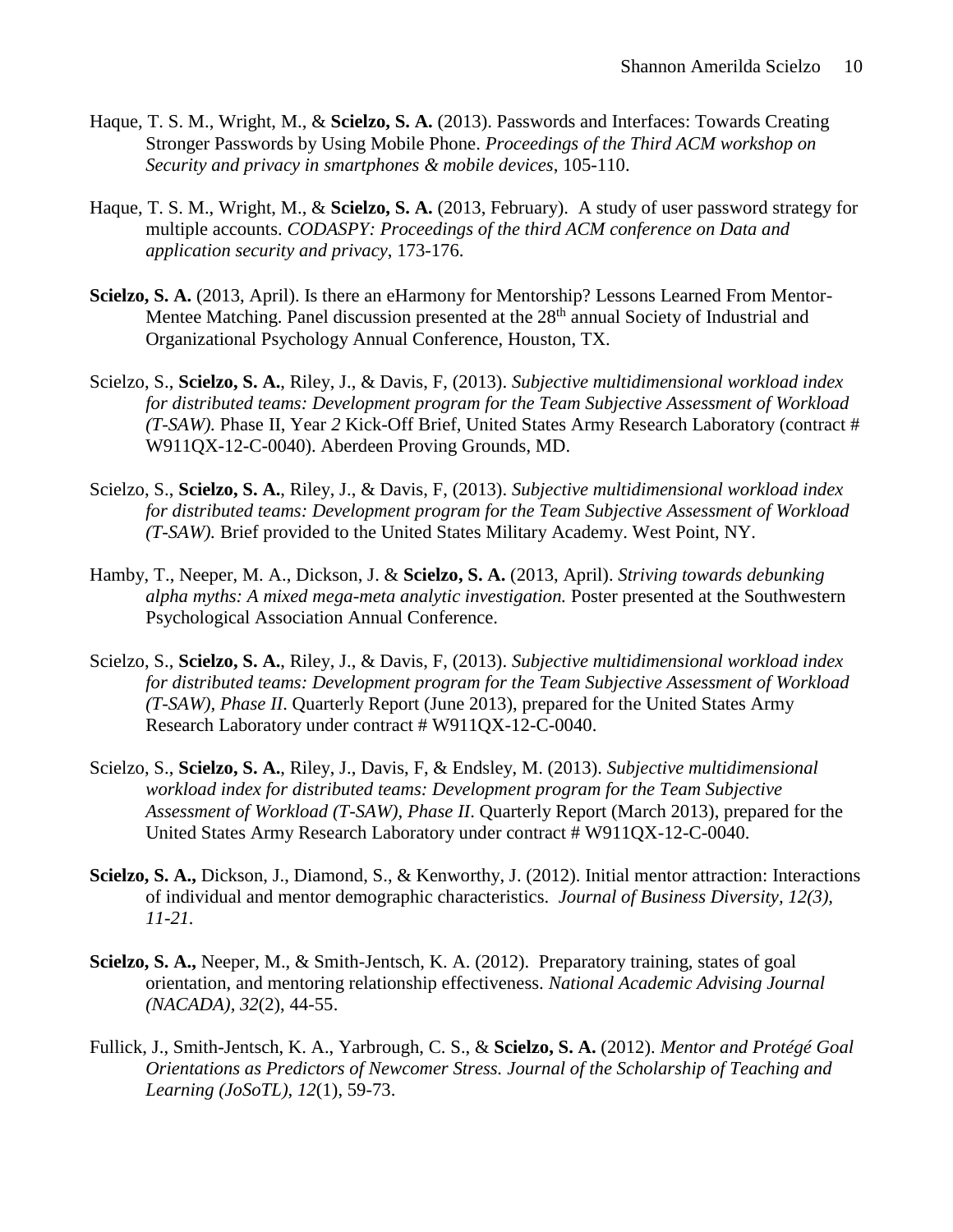- Kirkpatrick, K., Longabaugh, J., Dickson, J., Patel, A., Kendall, D., & **Scielzo, S. A.** (2012, April). Untangling Protégé Self-Reports of Mentoring Functions: Further Meta-Analytic Understanding. Poster presented at the 28<sup>th</sup> annual Society of Industrial and Organizational Psychology Conference, San Diego, CA.
- Neeper, M., **Scielzo, S. A**., Diamond, S., & Kenworthy, J. (2012, April). Initial Mentor Attraction: Interactions of Individual and Mentor Demographic Characteristics. Poster presented at the 28<sup>th</sup> annual Society of Industrial and Organizational Psychology Conference, San Diego, CA.
- Scielzo, S., **Scielzo, S. A.**, Riley, J., Davis, F, & Endsley, M. (2012). *Subjective multidimensional workload index for distributed teams: Development program for the Team Subjective Assessment of Workload (T-SAW), Phase II*. Quarterly Report (December 2012), prepared for the United States Army Research Laboratory under contract # W911QX-12-C-0040.
- Lemelle, C. & **Scielzo, S. A**. (2012). How you feel about yourself can affect how you feel about your job: A meta-analysis examining the relationship of core self-evaluations and job satisfaction. *Journal of Business Diversity, 12*(3), 116-133.
- Scielzo, S., **Scielzo, S. A.**, Riley, J., Davis, F, & Endsley, M. (2011). *Subjective multidimensional workload index for distributed teams: Development program for the Team Subjective Assessment of Workload (T-SAW)*. Final Report (August 2011), prepared for the United States Army Research Laboratory under contract # W911QX-11-C-0059.
- **Scielzo, S. A,** Patel, A., Smith-Jentsch, K. A. (2011). Academic mentoring relationship communication processes and participant-reported effectiveness. *Journal of Organizational Psychology, 11*(2), 81-93*.*
- Neeper, M., & **Scielzo, S. A**., Davis, N., & Radeva, E. (April, 2011). Understanding Virtual Team Communication Processes. Poster presented at the 26th annual conference for the Society of Industrial and Organizational Psychology, Chicago, IL.
- Lemelle, C. J., & **Scielzo, S. A**. (April, 2011). What about other core evaluations? An exploration into core other-evaluations. Poster presented at the 26th annual conference for the Society of Industrial and Organizational Psychology, Chicago, IL.
- **Scielzo, S. A**., & Patel, A. B. (2011, April). Academic Mentoring Relationship Communication Processes and Participant-Reported Effectiveness. Poster presented at the 26th annual conference for the Society of Industrial and Organizational Psychology, Chicago, IL.
- **Scielzo, S. A.** (2011, April). The Next Generation of Mentoring Programs: Alternatives to Traditional Designs. Symposia presented at the 26th annual conference for the Society of Industrial and Organizational Psychology, Chicago, IL.
- Scielzo, S., **Scielzo, S. A.**, Riley, J., Davis, F, & Endsley, M. (2011). *Subjective multidimensional workload index for distributed teams: Development program for the Team Subjective Assessment of Workload (T-SAW)*. Progress Report (March 2011), prepared for the United States Army Research Laboratory under contract # W911QX-11-C-0059.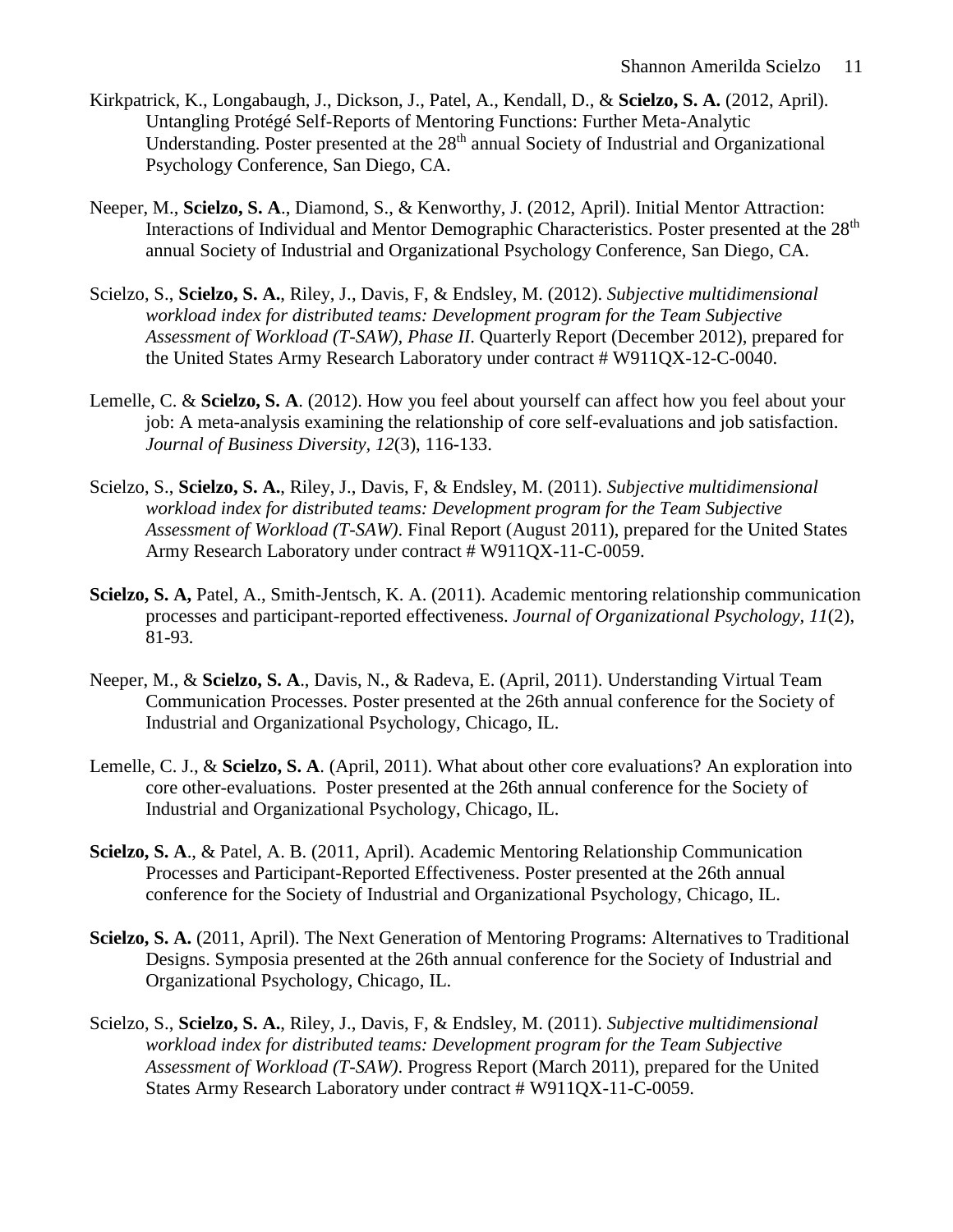- Scielzo, S., **Scielzo, S. A.**, Riley, J., & Davis, F. (2011). Subjective multidimensional workload index for distributed teams: Development program for the Team Subjective Assessment of Workload (T-SAW). *Invited presentation at the 65th Department of Defense Human Factors Engineering Technical Advisory Group*. Natick, MA.
- Allen, A., Basco, M., & **Scielzo, S. A**. (2011). Examining the effects of patients' attitudes on Major Depressive Disorder, *McNair Summer Research Presentation, UTA*.
- Scielzo, S., **Scielzo, S. A.,** Riley, J., & Endsley, M. (2011). PHASE I Overview and Defense. *Department of Defense Technical Advisory Group (Invited Presentation).*
- Patel, A., & **Scielzo, S. A.** (2011). Improving the Orientation Process for Colleges and Universities, presented at ACES. *Ajal won the Graduate Student Provost Presentation at UTA Award for this research – a relatively prestigious internal award.*
- Neeper, M. A., **Scielzo, S. A.** (April, 2011). Improving virtual team communication. Poster presented in San Diego, California at the Industrial Organizational/Organizational Behavior conference.
- **Scielzo, S. A.** (2010, April). GRE to 401k: *Navigating your first I/O Psychology job*. Symposium presented at the 25th Annual Meeting of the Society for Industrial and Organizational Psychology, Atlanta, GA.
- **Scielzo, S. A.,** Kiley, C., Reyes, J., Sexton, M., Smith-Jentsch, K. A., Neeper, M. A. (April, 2010). *Mentoring relationship perceptions and behaviors: Attempting to understand the discrepancies.* Presented at the 25<sup>th</sup> Annual Meeting of the Society of Industrial and Organizational Psychology, Atlanta, GA.
- Neeper, M. A., & **Scielzo, S. A.** (April, 2010). *Understanding virtual team communications*. Presented at the 2nd Annual Psychology Conference at the University of Texas at Tyler, TX.
- Neeper, M. A., & **Scielzo, S. A**. (March, 2010). *How guidance on goal orientation, mentoring relationship processes, and outcomes can affect mentor protégé relationships*. Presented at ACES at The University of Texas at Arlington, Arlington, TX.
- Neeper, M. A., **Scielzo, S. A.** (March, 2010). *The effects of training on goal orientation, mentoring relationship processes, and outcomes*. Presented at the Industrial Organizational/Organizational Behavior (IOOB) conference, Houston, TX.
- Neeper, M. A., **Scielzo, S. A.** (March, 2010). *An effort to comprehend the inconsistencies between mentoring relationship perceptions and behaviors*. Presented at the Industrial Organizational/Organizational Behavior (IOOB) conference, Houston, TX.
- Smith, B. & **Scielzo, S. A**. (March, 2009). A model for student adjustment problems. Presented at the 31<sup>st</sup> annual conference of Industrial Organizational and Organizational Behavior (IOOB), Houston, TX. *Belinda was nominated for the Wherry Award for her presentation of this research.*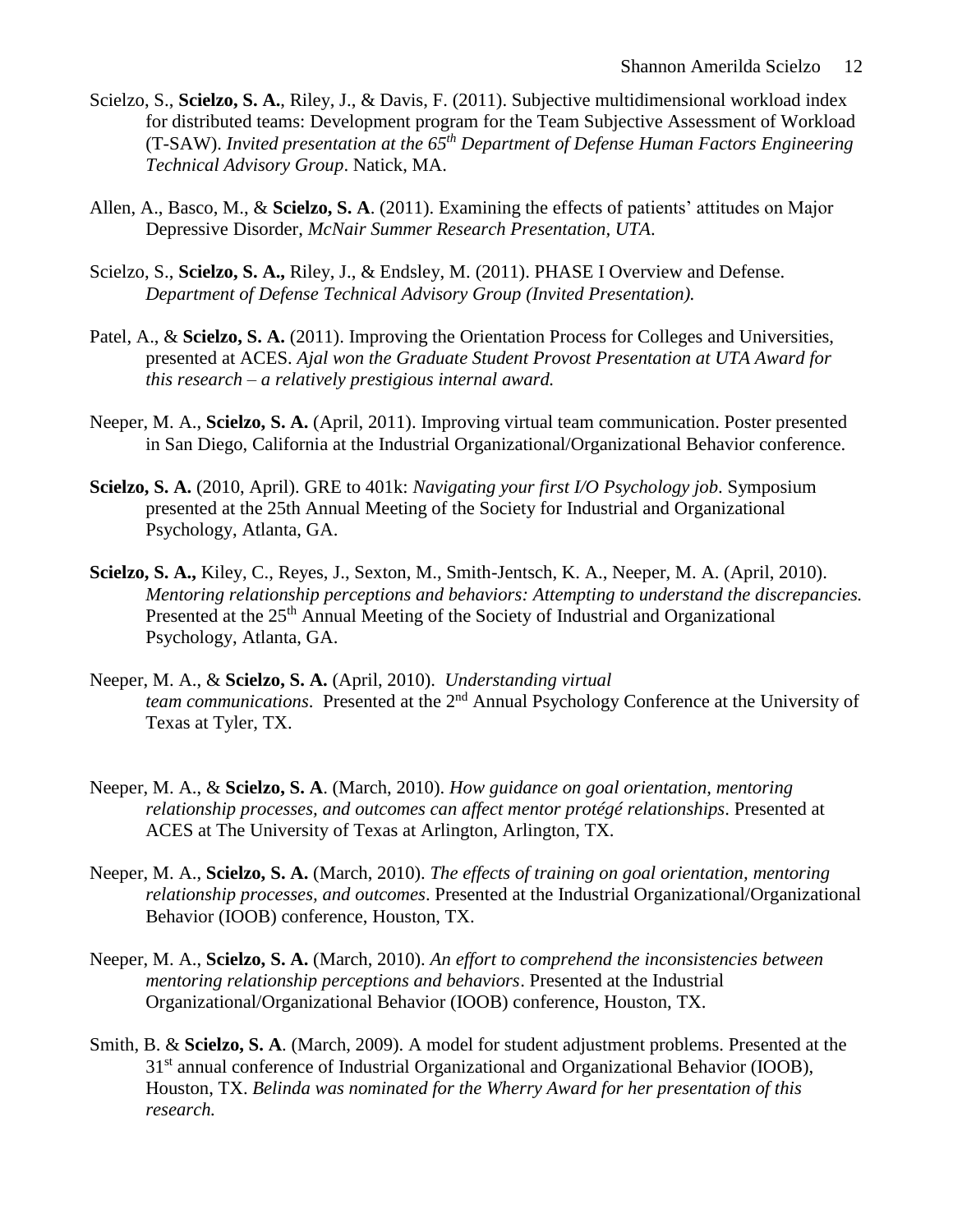- Araiza, A. R., Bransford, A., McCloskey, J. D., Patel, A., Wolters, C. E., **Scielzo, S. A**., Lopez, N. (March, 2009). Understanding the Factors Related to Ethical Decision-Making. Presented at the 31<sup>st</sup> annual conference of Industrial Organizational and Organizational Behavior (IOOB), Houston, TX.
- **Scielzo, S. A.** (2009, February). *Utilizing computer-mediated communication to facilitate formal peerto-peer mentoring*. Presentation at the 12<sup>th</sup> annual conference of the University of Texas Advising Association (UTAAA), Arlington, TX.
- Burke, C. S., Lum, H. C., **Scielzo, S. A,** Smith-Jentsch, K., & Salas, E. (2008). Examining measures of team cognition in virtual teams, in D. Schmorrow, J. Cohn, & D. Nicholson (Eds). *The PSI Handbook of Virtual Environments for Training and Education: Developments for the Military and Beyond*.
- Smith-Jentsch, K. A., **Scielzo, S. A.**, Singleton, C. S., & Rosopa, P. (2008). A comparison of face-toface and electronic peer-mentoring: Interactions with mentor gender. *Journal of Vocational Behavior, 72*(2), 193-206.
- Smith-Jentsch, K.A., **Scielzo, S.A.**, Singleton, C. S., & Rosopa. (2008, April). *A comparison of faceto-face and electronic peer mentoring: Mentor/protégé interactions.* Poster presented at the 23rd annual conference for the Society of Industrial and Organizational Psychology, San Francisco, CA.
- **Scielzo, S. A.**, Harrell, M., Smith-Jentsch, K. A., & Fritzsche, B. (2008, August). *A nomological network to examine deficiencies in employability.* Poster presented at the 116th annual convention of the American Psychological Association (APA), Boston, MA.

#### *Grad School/Prior:*

- **Scielzo, S. A.** (2010). The effects of training on goal orientation, mentoring relationship processes, and outcomes. Dissertation Abstracts International Section A: Humanities and Social Sciences, 70, 4209.
- **Scielzo, S. A**., Boudreaux, H., Smith-Jentsch, K. A., Rosopa, P., & Kendall, D. (2007, March). *Investigating the Diagnosticity of a Team Mental Model Measure*. Poster presented at the 28th annual Industrial/Organizational Psychology and Organizational Behavior Graduate Student Conference, Indianapolis, IN.
- Smith-Jentsch, K. A., **Scielzo, S. A**., Bencaz, N., & Miller, D. (2007, August). *Investigating the Impact of Electronic Mentoring*. Poster presented at the 115th annual convention of the American Psychological Association (APA), San Francisco, CA.
- Kendall, D., Smith-Jentsch, K.A., **Scielzo, S.A.,** & Kiley, C. (2007, April). *The impact of perceived method of match on protégé satisfaction*. Poster presented at the 22<sup>nd</sup> annual conference for the Society of Industrial and Organizational Psychology, New York, NY.
- Smith- Jentsch, K. A., **Scielzo, S. A.**, & Weichert, M. A. (2007). An empirical test of gender-based differences in e-mentoring. Chapter in *Refining Familiar Constructs: Alternative Views in OB,*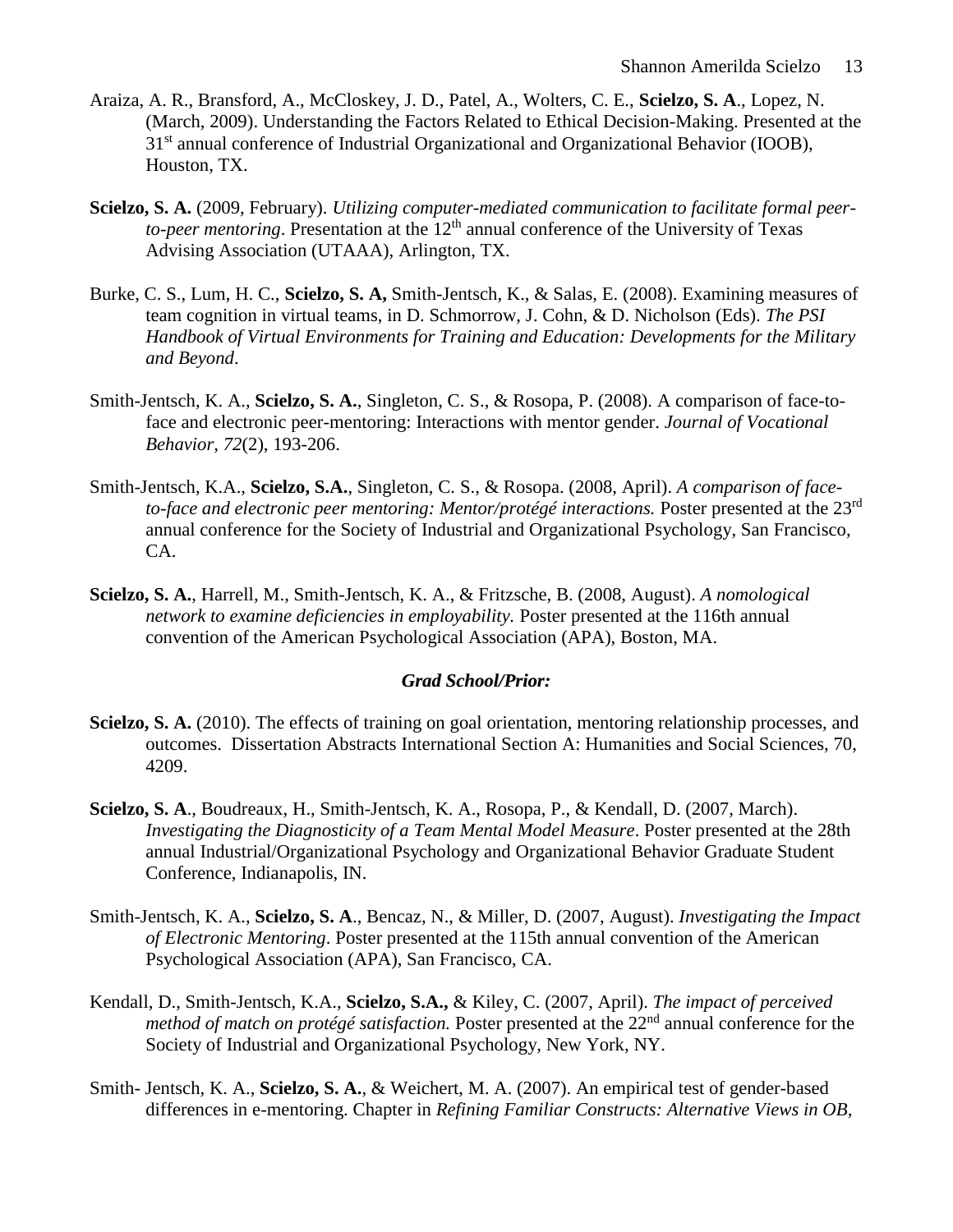*HR, and I/O, Research in Organizational Science* (Volume 2). Greenwich: Information Age Publishing.

- **Scielzo, S. A**., Smith-Jentsch, K. A. Boudreaux, H., & Kiley, K. (2006, May). *Protégé characteristics associated with volunteer participation in formal mentoring.* Poster presented at the 21st annual conference for the Society of Industrial and Organizational Psychology, Dallas, TX.
- **Scielzo, S. A**., Smith-Jentsch, K. A. Boudreaux, H., & Kiley, K. (2006, May). *Protégé characteristics associated with volunteer participation in formal mentoring.* Presentation at the 3rd annual Graduate Research Forum at UCF, Orlando, FL.
- Feldman, M., **Scielzo, S. A**., & Pritchard, R. D. (2005, April). *The effect of agreement on managerial expectations and performance change*. Poster presented at the 20th annual Society for Industrial Organizational Psychology, Los Angeles, CA.
- **Scielzo, S. A**., Feldman, M. & Pritchard, R. D. (2005, March). *The effect of agreement on managerial expectations and performance change*. Poster presented at the 2nd annual Graduate Research Forum at UCF, Orlando, FL.
- **Scielzo, S. A**., Kosarzycki, M. P., & Kendall, D. L. (2005, March). *Increasing organizational appeal to Hispanics: Research-based principles for promoting a Hispanic friendly workplace*. Poster presented at the 26<sup>th</sup> annual Industrial/Organizational Psychology and Organizational Behavior Graduate Student Conference, Melbourne, FL.
- **Scielzo, S. A**., Klein, C., & Garofano, C. (2005, March). *Assessment center pre-orientation training: Leveling the playing field.* Poster presented at the 26<sup>th</sup> annual Industrial/Organizational Psychology and Organizational Behavior Graduate Student Conference, Melbourne, FL.
- Weichert, M. A., **Scielzo, S. A**., & Smith-Jentsch, K. A. (2005, March). *The influence of gender composition of e-mentoring dyads on e-nonverbal usage.* Presentation at the 26<sup>th</sup> annual Industrial/Organizational Psychology and Organizational Behavior Graduate Student Conference, Melbourne, FL.
- Singleton, C. S., Rosopa, P., **Scielzo, S. A**., & Smith-Jentsch, K. A. (2005, March). *E-mentoring to support the "welfare-to-work" transition.* Presentation at the 26<sup>th</sup> annual Industrial/Organizational Psychology and Organizational Behavior Graduate Student Conference, Melbourne, FL.
- **Scielzo, S. A**., & Jentsch, K. A. (2004, July). *Exploring gender-based differences in e-mentoring*. Presentation at the Summer Mentoring Conference, Orlando, FL.
- **Scielzo, S. A**., Weichart, M. A. & Smith-Jentsch, K. A. (2004, March). *Exploring gender-based differences in computer-mediated communication: The case of E-mentoring.* Presentation at the 25<sup>th</sup> annual Industrial/Organizational Psychology and Organizational Behavior Graduate Student Conference, Tulsa, OK.
- Weissenburger, D., Lapierre, C., LaBauve, W., **Scielzo, S. A**., Hart, B. & Brown, J. (2002, March). *ADHD symptoms in traditional and nontraditional college students*. Poster presented at the 49th annual convention of the Southwestern Psychological Association, New Orleans, LA.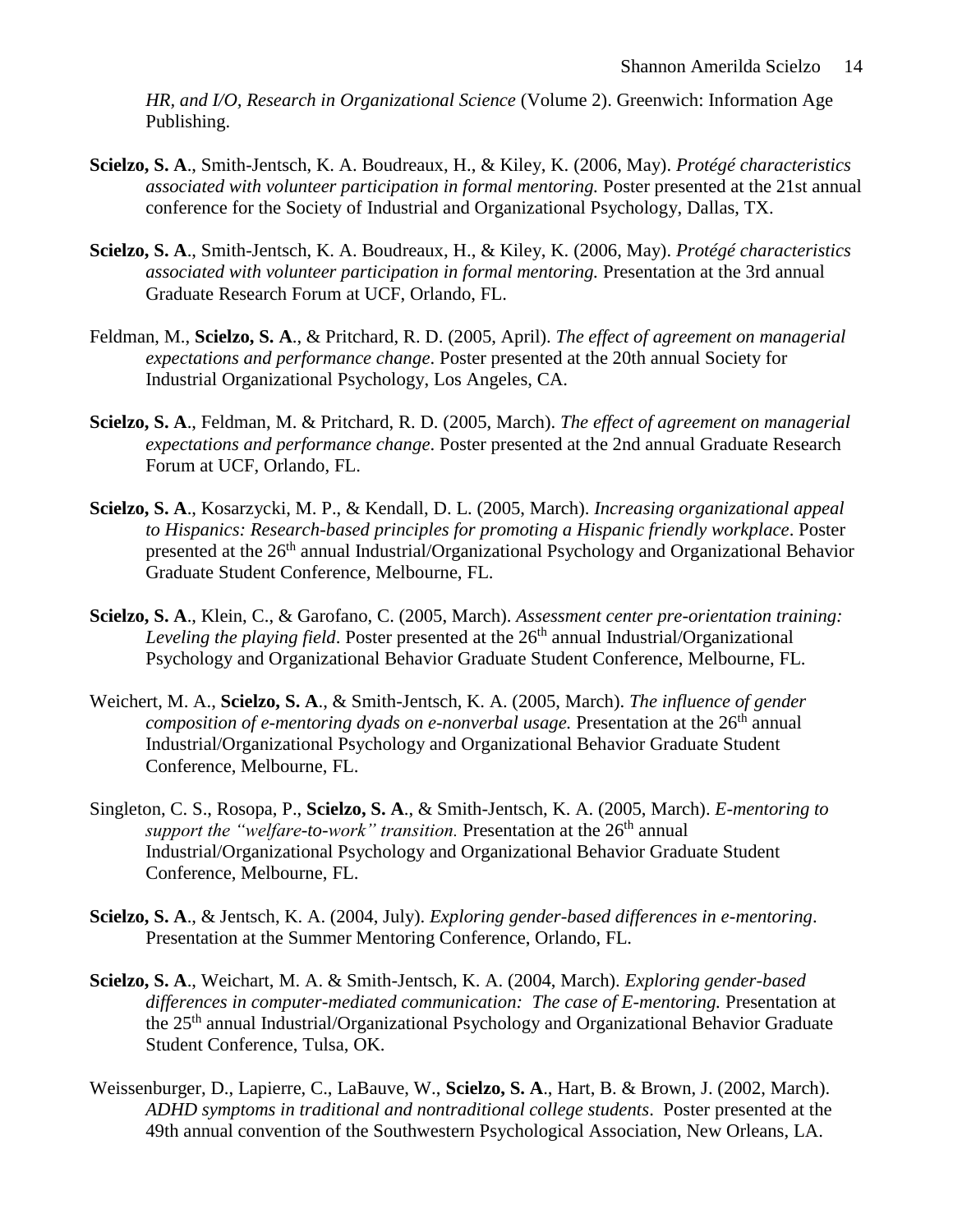\_\_\_\_\_

۰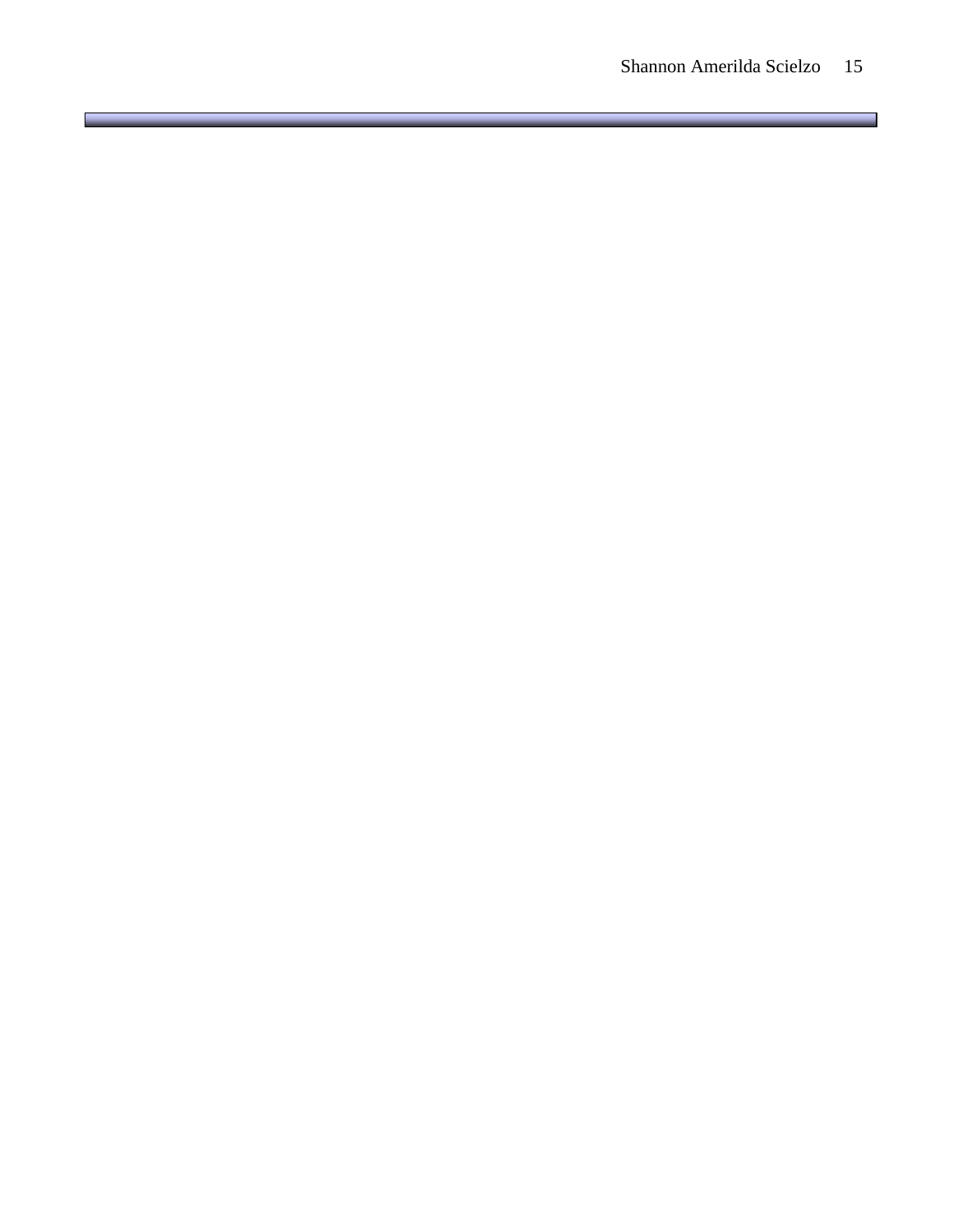## *Grant Funding Activity and Other Awards*

### *UTSW:*

#### **Burroughs Welcome Fund**

- Title: Physician Scientist Institutional Award Planning Grant
- PIs: Dwight Towler, Kathleen Wilson, Christine Garcia, Helen Hobbs, Byron Cryer, Rene Galindo, Julio Perez-Fontan
- Dates: November 2, 2017- April 3, 2018
- Tasks: Identify and delineate the best mentoring/training paradigm for PSTP training, develop psychometrically appropriate assessments to facilitate information gathering

## **Southwestern Academy of Teachers (SWAT)**

- Title: *Furthering our Understanding: Resident Well-Being Fuel Gauge and Program Characteristics.*
- PIs: Shannon A. Scielzo & David Weigle
- Dates: August 1, 2017 to July 30, 2018.
- Tasks: Further validating a self-report well-being assessment, and mapping responses from the level of programs to our program data dashboard and other program characteristics.

### **Alliance for Academic Internal Medicine (AAIM)**

- Title: *Resident Well-Being: Development and Validation of an Assessment System*
- PIs: Shannon A. Scielzo, Natalie Ramirez, Martha Carvour, and Salahuddin (Dino) Kazi
- Dates: March 1, 2016 to February 28, 2018
- Tasks: Development and validation of multi-source well-being assessments, including a full scale well-being self-report scale.

### *UTA:*

### **Department of Defense**

- Title: *Phase I: Subjective Multidimensional Workload Index for Distributed Teams: Development Program for the Team Subjective Assessment of Workload (T-SAW)*
- PIs: I was a CO-PI with a team from SA Technologies.
- Dates:  $08/2011 07/2012$
- Tasks: I was in charge of creating a database of past workload research, creating a conceptual model based on these articles and my understanding of the construct, then developing the ultimate measurement model based off of the conceptual model, and finally developing the initial set of items. For this portion we were awarded \$100,000.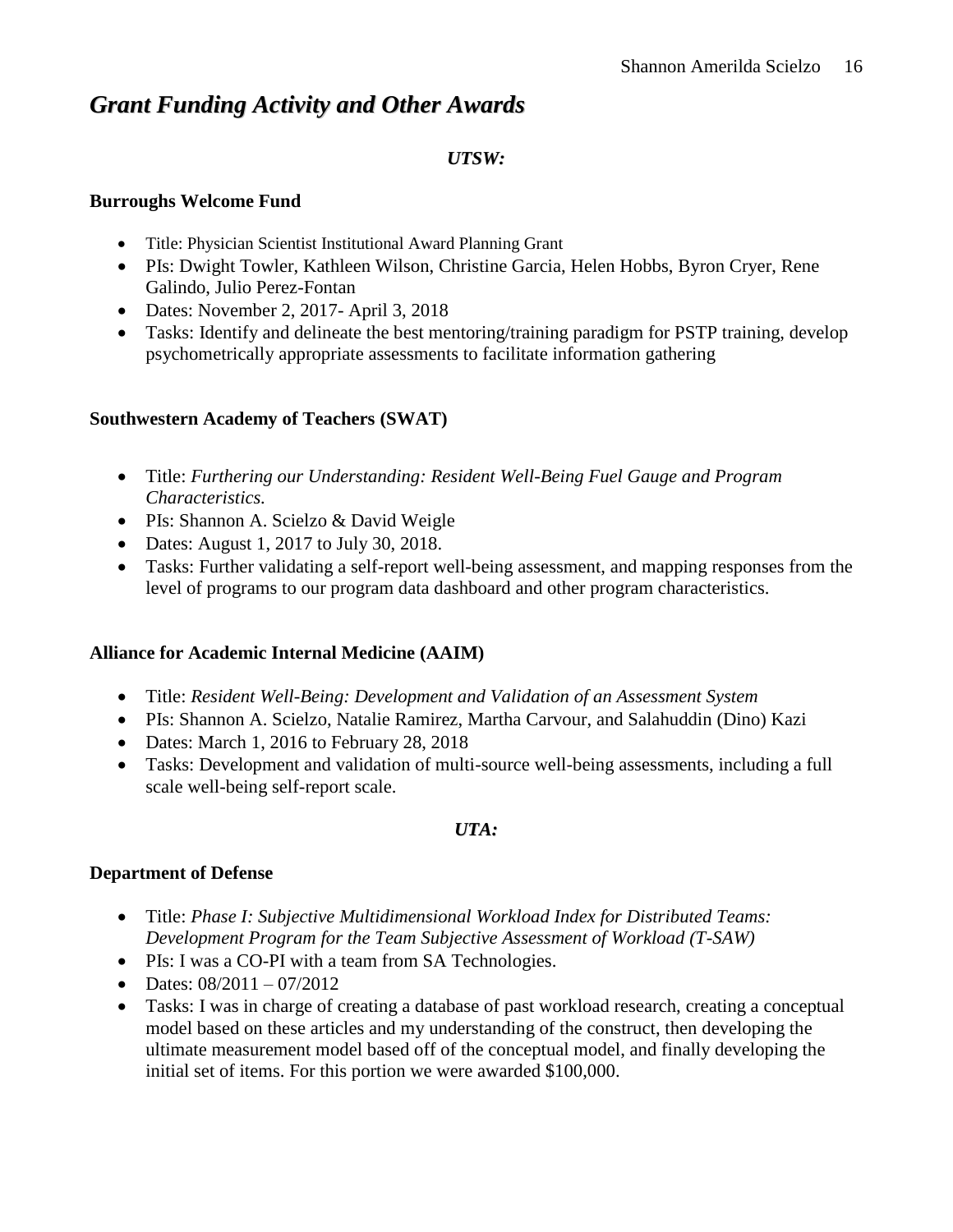- Title: *Phase II: Subjective Multidimensional Workload Index for Distributed Teams: Development Program for the Team Subjective Assessment of Workload (T-SAW)*
- PIs: I was a CO-PI with a team from SA Technologies.
- Dates: 08/2012 to 07/2014
- Tasks: Work on the Phase I grant have led to us being awarded the Phase II grant (\$1,000,000). I was in charge of overseeing several survey and laboratory studies, and ultimately running all of the statistical analyses, making inferences based on the analyses regarding the construct and the best items to retain for the final version of the scale. I have set up a lab with high-end simulation computers, and have been running hundreds of students every semester (including ROTC students and students at the United States Military Academy, USMA).

### **Other Awards:**

- *Exemplary Presentation Award, UTAA*
- *Matador* Scholarship
- *Psi Chi*
- *Alpha Chi*
- Graduate Merit Fellowship
- UCF Graduate Mentoring Fellowship
- Provost Scholarship
- *Phi Kappa Phi*

## *Example Service Activities*

- **Example Committees on Which I Have Served:** 
	- *UTSW:*
	- o Resident Evaluation and Supervision Committee
	- o Program Data Analysis Committee
- o Resident Disciplinary Action Appeals Committee
- o Informatics Governance Committee
- o Program Evaluation Committee

#### *UTA:*

- o Graduate Faculty
- o Graduate Curriculum Committee
- o Grade Appeals Committee
- o I/O Psychology Graduate Curriculum Committee
- o Undergraduate Curriculum Committee
- o I/O Psychology Graduate Selections **Committee**
- o I/O Tenure-Track Selection Committee Member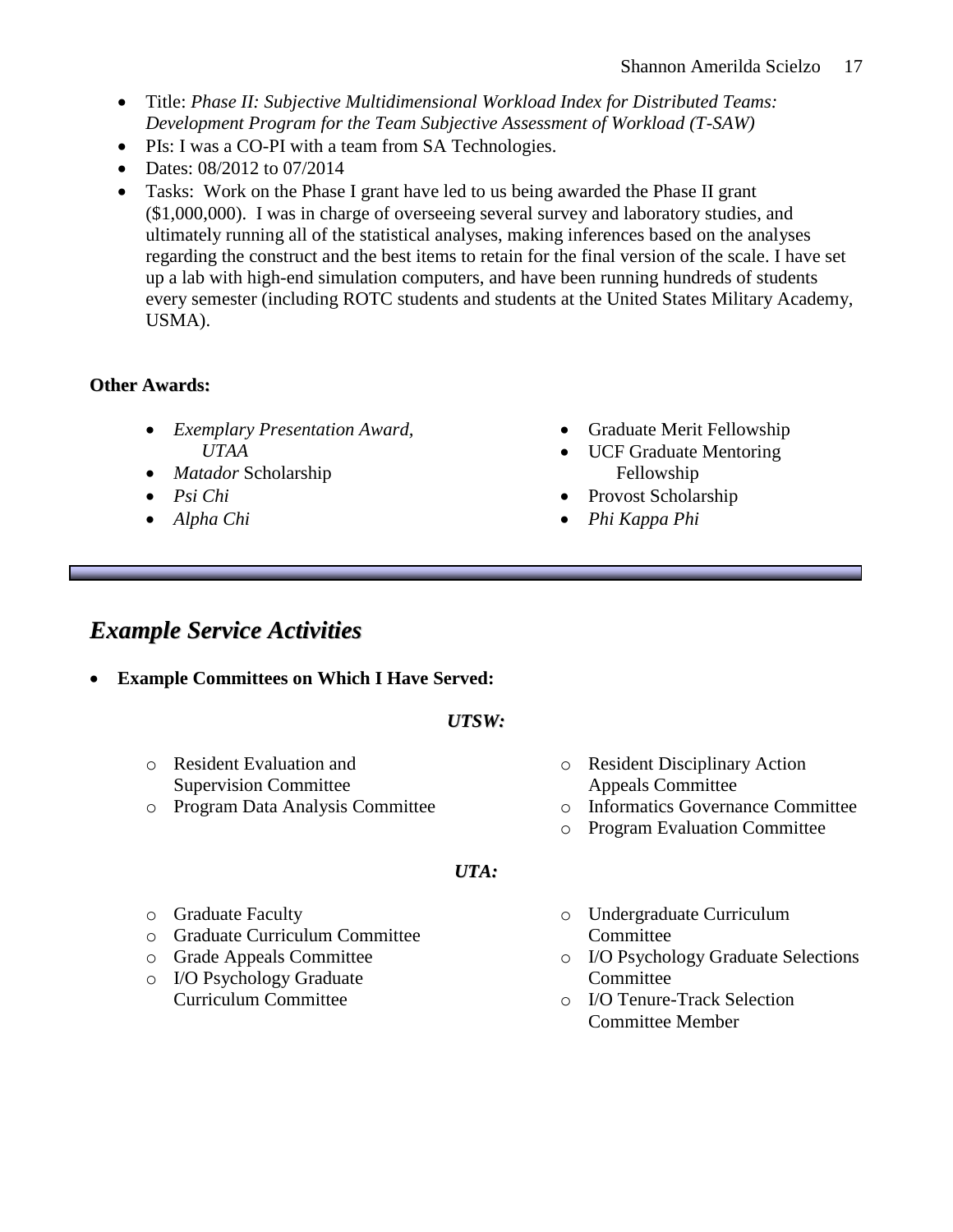#### **Example Reviewer Activities:**

- o I have served as, or currently am, a reviewer for the following journals and organizations:
	- **American College of** Rheumatology
	- Applied Psychology
	- Journal of Applied Social Psychology
	- Journal of Applied Biobehavioral Research
- Society for Industrial and Organizational Psychology
- Human Factors & Ergonomics
- Journal of Applied Sports Psychology

## *Professional Affiliations (Past and Current)*

- Alliance for Academic Internal Medicine (AAIM)
- Society for Industrial and Organizational Psychology (SIOP)
- Psychometric Society (Psychometrika)
- Human Factors & Ergonomics Society (HFES)
	- o Cognitive Engineering and Decision Making Technical Group (CEDM-TG)
	- o Training Technical Group (TTG)
	- o Test & Evaluation Technical Group (TETG)
- INGROUP
- American Psychological Association (APA)
- Dallas Area Industrial and Organizational Psychologists (DAIOP)

## *Previous Graduate/Undergraduate Students Supervised (UTA):*

#### *Graduate Student Projects Chaired/Primary Mentor:*

- o Adria Toliver, Ph.D., "Measuring Corporate Social Responsibility Through Organizational Values: A Scale Validation Study"
- o Chloe Lemelle, Ph.D., "What about the *Other* Core Evaluations? The Development and Validation of a Measure of Core Other-Evaluations and Its Relevance for Organizational Teams
- o Tyler Hamby, Ph.D., completed MAP project.
- o Michael Neeper, MS, and Ph.D,. completed MAP project
- o Jubilee Dickson, MS, and Ph.D, completed MAP project
- o Tiffany Davis, MS, "Development and Validation of a Group Based Dominance Scale"
- o Justin McClosky, MS, "Finally, My Thesis Proposal on Academic Procrastination"
- o Ajal Patel, MS, "The Effects of College Preparatory Training on Student Success"
- o Adalberto Araiza, MS, cornerstone project
- o Yin (Lily) Peng, MS, cornerstone project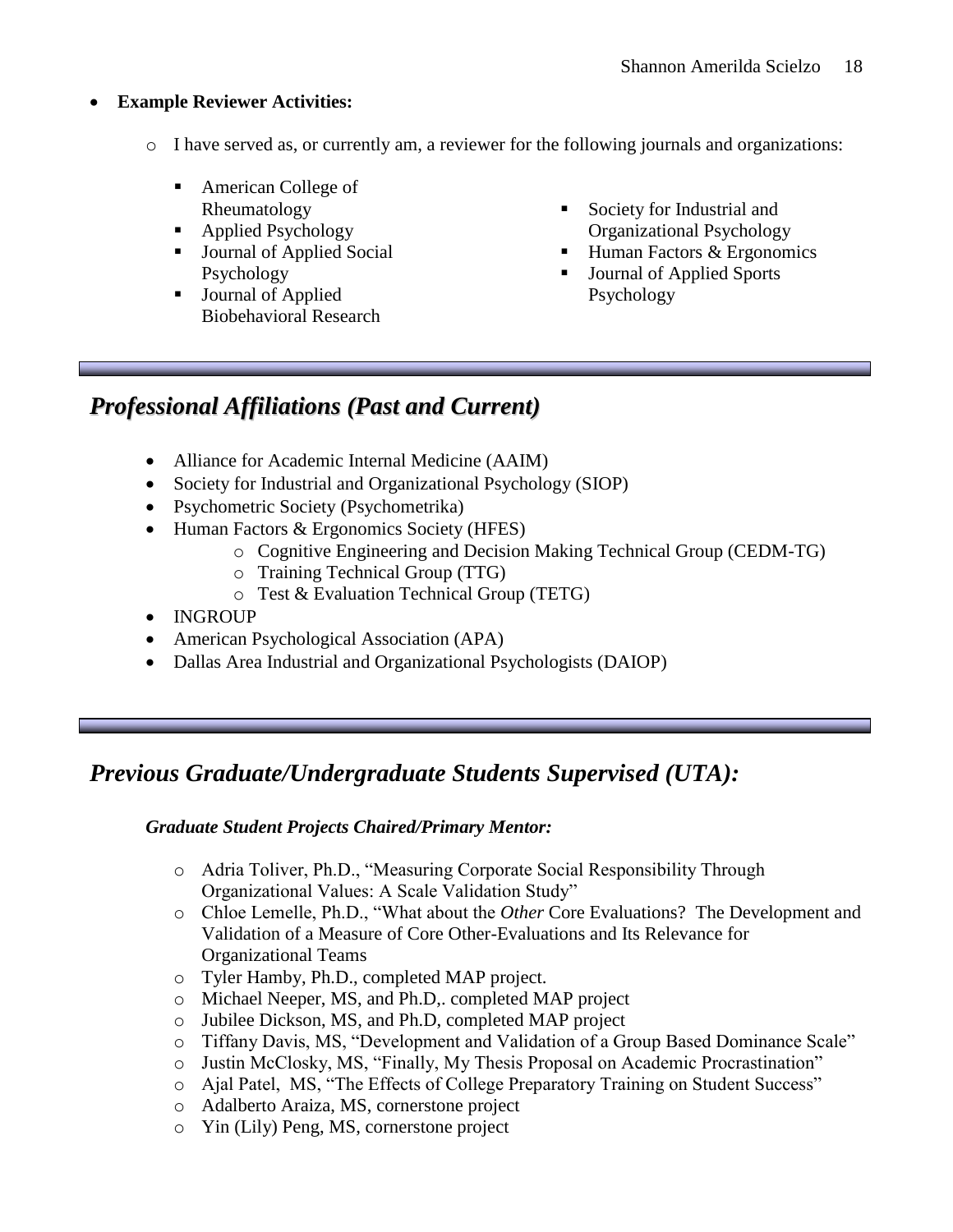- o Caroline Wolters, MS, cornerstone project
- o Pavitra Kavya, MS, cornerstone project
- o William (Brad) English, MS, cornerstone project
- o Meha Nepali, MS, cornerstone project
- o Lori Dawson, MS, cornerstone project
- o Tiffany Davis, MS, cornerstone project
- o Belinda Smith, MS, cornerstone project

#### *Co-Mentored Graduate Students/Committee Member*

- o Mahdi N. Al-Ameen, Ph.D., committee member for doctoral dissertation and candidacy exams
- o Elena Radeva, Ph.D., committee member for doctoral dissertation
- o Brian Martinson, Ph.D., committee member for doctoral dissertation
- o Taibul Haque, Ph.D., committee member for doctoral dissertation and candidacy exams
- o Erica Venzor, Ph.D. committee member for doctoral dissertation
- o Priya Iyer, Ph.D., committee member for doctoral dissertation
- o Haley Smith, Ph.D., committee member for doctoral dissertation
- o Meredith Hartzell, Ph.D., committee member for doctoral dissertation
- o Yunhee Choi, Ph.D., committee member for doctoral dissertation
- o Robyn Petree, Ph.D., committee member for MAP and also dissertation
- o Alysia Bransford, M.S., committee member for thesis
- o Amber Harris, M.S., committee member, thesis
- o Rachel Baldridge, M.S., committee member, thesis
- o Jared Hooste, M.S., committee member, cornerstone project and several projects
- o Jason Lambert, Ph.D., Business Department candidacy exam committee member for the Psychometric Theory portion
- o Aaron Friedman, M.S. and PhD, committee member, thesis and MAP
- o Plus, another 20+ unnamed MS students that I co-chaired only their cornerstone projects

#### *Undergraduate Students with Significant Project Involvement*

\*Was a research mentor to well over 50, but these are those with whom I had longer term mentoring relationships with significant project involvement.

- o Alyssa Allen
- o Brandi Cavener
- o Rosi Talamantes
- o Robin Evans
- o Cecilia Mendez
- o Jessica Sanchez
- o Austin (AJ) Schorn
- o Amanda Ogden
- o Sauhel (Christina) Zamani
- o Karma Cunningham
- o Tierra Buchanan
- o Daniel Zeilicovich
- o Erica Manuel
- o Varsha Sareen
- o Nicolas Davis
- o Temitayo Lawal
- o Letizia Jackson
- o Ashani Fonseka
- o Johnny Khoa
- o Katelyn Crockett
- o Pamela Cioffi
- o Ammar Nurbhai
- o Jennifer Glover
- o Stephen Adamek